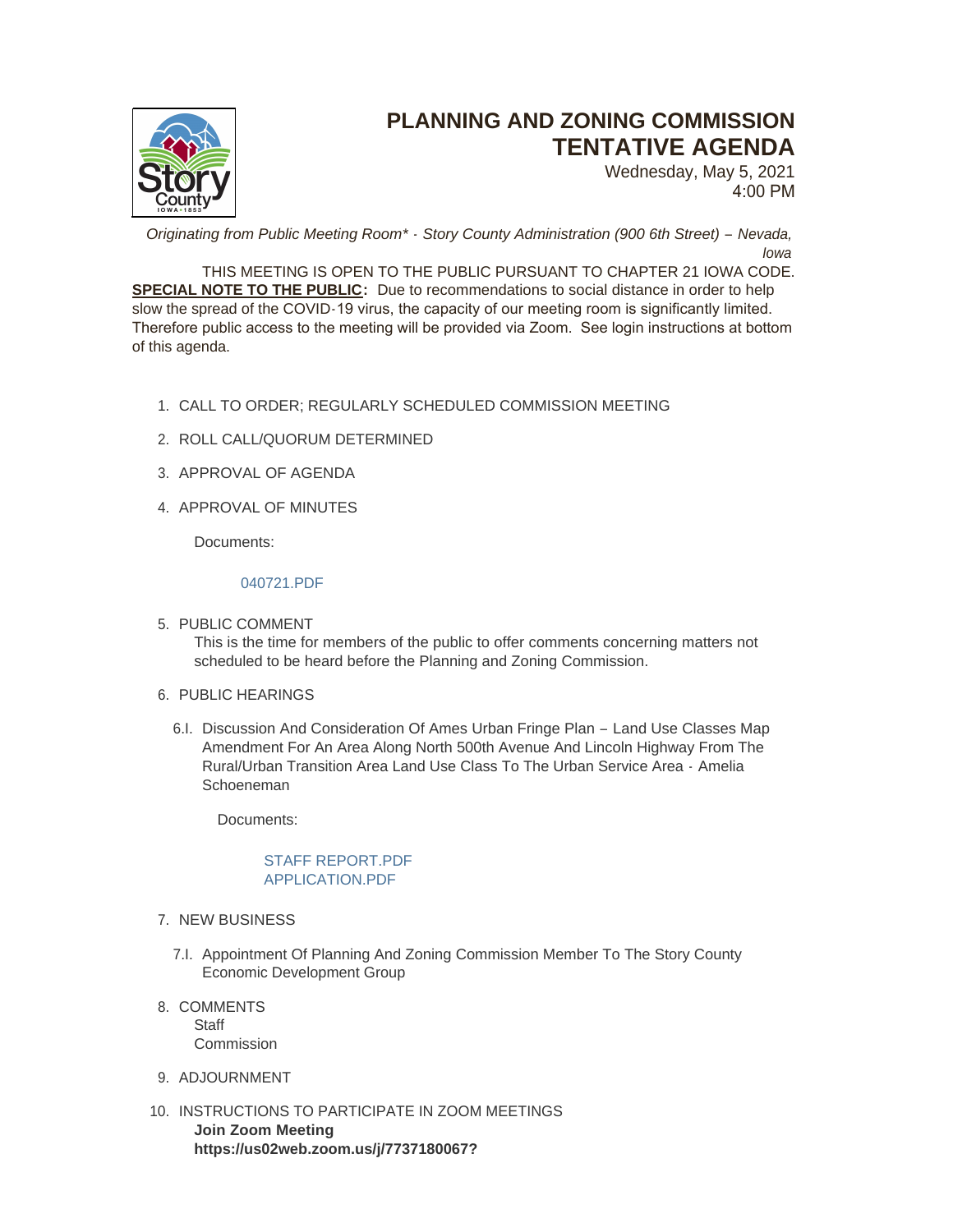### **pwd=L3B5L2RNUzdsNjBldUtqV2R0UDdaZz09**

## **Meeting ID: 773 718 0067 Passcode: 1DR5Wg**

## **One tap mobile**

+19292056099,,7737180067#,,,,,,0#,,540442# US (New York) +13017158592,,7737180067#,,,,,,0#,,540442# US (Germantown)

### **Dial by your location**

- +1 929 205 6099 US (New York)
- +1 301 715 8592 US (Germantown)
- +1 312 626 6799 US (Chicago)
- +1 669 900 6833 US (San Jose)
- +1 253 215 8782 US (Tacoma)
- +1 346 248 7799 US (Houston)

### **Meeting ID: 773 718 0067**

### **Passcode: 540442**

Find your local number: https://us02web.zoom.us/u/kr2gBYKBf

- We ask that you mute your phone to help eliminate background noise.
- Audio recordings of all Board meetings will be posted on the STORY COUNTY WEBSITE
- How to Participate in Meeting Discussions
	- $\circ$  If you would like to watch a meeting as it happens and participate in the

discussion, you can do so via Zoom (www.zoom.us). Zoom is a videoconferencing

platform that works across different internet-enabled devices and standard

telephones. Meetings that are being held via Zoom will have information on each agenda regarding how to access the meeting in Zoom. Each meeting is assigned a meeting ID (sometimes called a "webinar ID") that you will need to use to access the meeting.

- *Zoom video conferencing* You can access the meeting by either clicking the link found on the agenda, or by opening the Zoom application and entering the meeting ID number on the agenda.
	- $\circ$  Meeting participants will be able to watch and hear the meeting as it takes place.
	- o For portions of the meeting where public input is accepted, you will need to press the "unmute" button to speak, provide your name, address and your comments. Can also press the "raise hand button" to request to speak.
- $\bullet$  Zoom phone conferencing As an alternative to video conferencing, participants may call in to a phone conference using their touch-tone phone. Several call-in telephone numbers are provided on each meeting agenda. Unless otherwise indicated, the number is a long-distance phone number; charges may apply depending on your telephone provider.
	- $\circ$  Once you have dialed the telephone number provided, you will be prompted to enter the Meeting ID number (found on the agenda). During the meeting, you will be able to hear the discussion live, but will not be able to see any content.
	- o For portions of the meeting where public input is accepted, you will need to "unmute" to speak, provide your name, address and your comments. Press \*6 on phone to "unmute." Can also press \*9 to "raise hand" to request to speak.